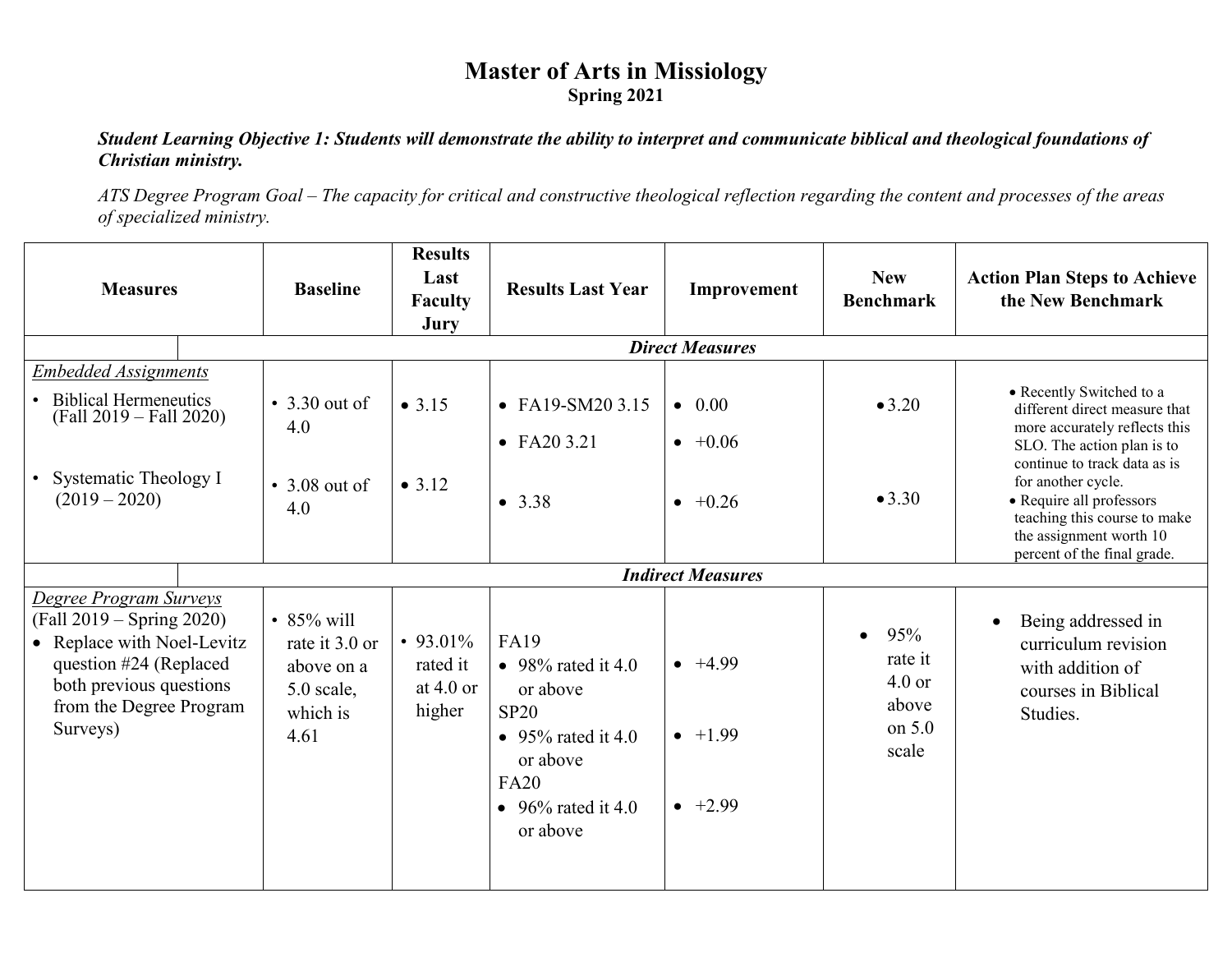| Replace with Noel-<br>$\bullet$<br>Levitz question #24 | • $85\%$ will<br>rate it 3.0 or<br>above on a<br>$5.0$ scale,<br>which is<br>4.61 | • 86.56%<br>rated it<br>as $4.0$ or<br>higher | <b>FA19</b><br>• 90% rated it 4.0<br>or above<br>SP20<br>• $84\%$ rated it 4.0<br>or above<br><b>FA20</b><br>• $84\%$ rated it 4.0<br>or above | $\bullet$ +3.44<br>$-2.56$<br>$-2.56$ | 84%<br>$\bullet$<br>rate it<br>$4.0$ or<br>above | <b>Curriculum Revision</b><br>Classes |
|--------------------------------------------------------|-----------------------------------------------------------------------------------|-----------------------------------------------|------------------------------------------------------------------------------------------------------------------------------------------------|---------------------------------------|--------------------------------------------------|---------------------------------------|
|--------------------------------------------------------|-----------------------------------------------------------------------------------|-----------------------------------------------|------------------------------------------------------------------------------------------------------------------------------------------------|---------------------------------------|--------------------------------------------------|---------------------------------------|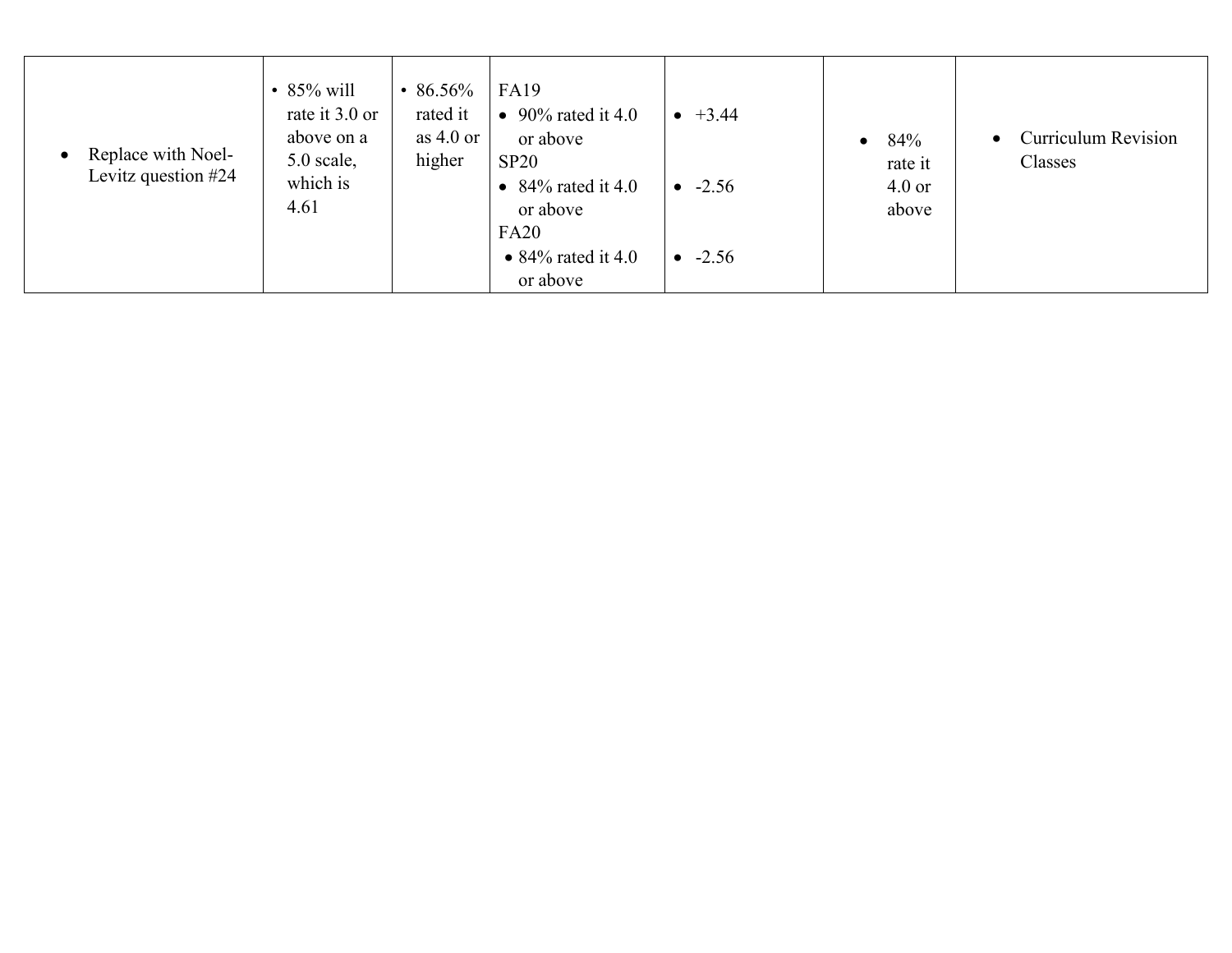## *Student Learning Objective 2: Students will communicate an understanding of how to learn, live in, and develop a ministry contextualized to another culture.*

*ATS Degree Program Goal – Skill in the design, implementation, and assessment of ministry in these specialized areas.*

| <b>Measures</b>                                                                                                                                                                                                | <b>Baseline</b>                                                                    | <b>Results</b><br>Last<br><b>Faculty</b><br>Jury | <b>Results Last Year</b>                                                                                                                       | Improvement                                        | <b>New</b><br><b>Benchmark</b>                  | <b>Action Plan Steps to Achieve</b><br>the New Benchmark                                       |
|----------------------------------------------------------------------------------------------------------------------------------------------------------------------------------------------------------------|------------------------------------------------------------------------------------|--------------------------------------------------|------------------------------------------------------------------------------------------------------------------------------------------------|----------------------------------------------------|-------------------------------------------------|------------------------------------------------------------------------------------------------|
|                                                                                                                                                                                                                |                                                                                    |                                                  |                                                                                                                                                | <b>Direct Measures</b>                             |                                                 |                                                                                                |
| <b>Embedded Assignments</b><br>• Life and Work of the<br>Missionary Final -<br><b>Application Domain</b><br>(Spring 2019 and Summer<br>2020                                                                    | $\bullet$ 2.5                                                                      | • $3.3$                                          | • 3.71                                                                                                                                         | $\bullet +0.41$                                    | 3.75<br>$\bullet$<br>out of<br>4-point<br>scale | New Textbook<br>$\bullet$<br>Adjustment of course<br>contents to match<br>textbook.            |
|                                                                                                                                                                                                                |                                                                                    |                                                  |                                                                                                                                                | <b>Indirect Measures</b>                           |                                                 |                                                                                                |
| Degree Program Surveys<br>$(Fall 2019 - Spring 2020)$<br>Question 6: Course<br><b>Evaluation Question</b><br>(Life and Work of<br>Missionary).<br>Replaced previous<br>question from Degree<br>Program Surveys | • $85\%$ will<br>rate it 3.0<br>or above<br>on a 5.0<br>scale,<br>which is<br>4.61 | • 81.18%                                         | <b>FA19</b><br>• 74% rated it 4.0 or<br>above<br>SP20<br>• $81\%$ rated it 4.0 or<br>above<br><b>FA20</b><br>• $85\%$ rated it 4.0 or<br>above | $-7.18$<br>$-0.18$<br>$\bullet$<br>$\bullet$ +3.82 | 81%<br>rated it<br>$4.0$ or<br>above            | Increase awareness using<br>teams/groups.<br>Emphasize team building<br>$\bullet$<br>in class. |
| • Noel-Levitz, Question 4<br>"The content of the<br>courses in my major is<br>valuable (Spring 2020)                                                                                                           | $\cdot 6.33$                                                                       | • $6.21$                                         | • 6.34                                                                                                                                         | $\bullet +0.13$                                    | 6.30                                            | Connect class content with<br>most recent IMB strategies<br>and practices.                     |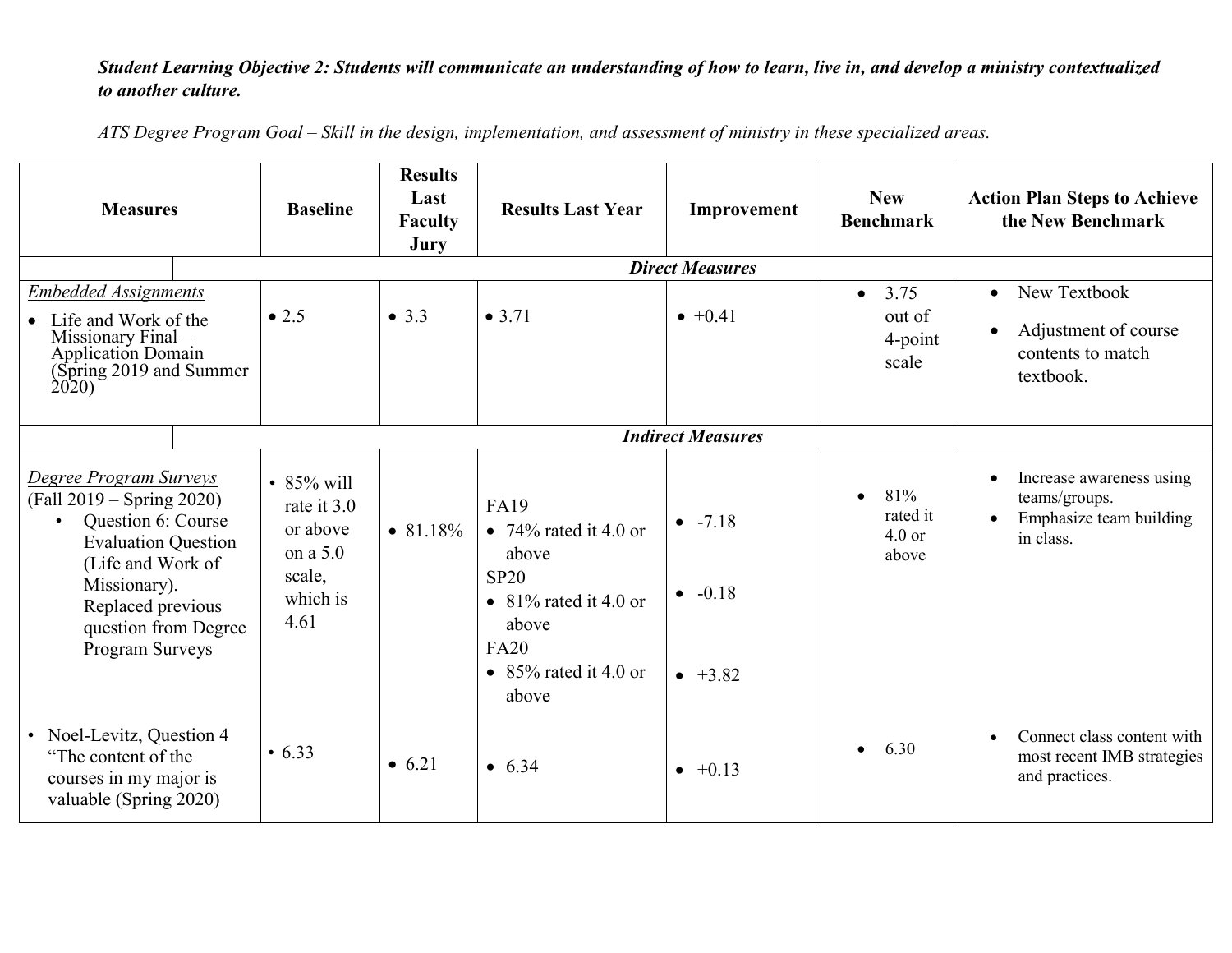## *Student Learning Objective 3: Students will be able to communicate the Christian Faith in cross-cultural settings.*

*ATS Degree Program Goal – An understanding of the various disciplines that undergird the area of specialized ministry.*

| <b>Measures</b>                                                                                                                                                                                 | <b>Baseline</b>                                                                       | <b>Results</b><br>Last<br><b>Faculty</b><br>Jury | <b>Results Last Year</b>                                                                                                                                                                                                                                                                                                      | Improvement                                                             | <b>New</b><br><b>Benchmark</b>                        | <b>Action Plan Steps to Achieve</b><br>the New Benchmark                                            |
|-------------------------------------------------------------------------------------------------------------------------------------------------------------------------------------------------|---------------------------------------------------------------------------------------|--------------------------------------------------|-------------------------------------------------------------------------------------------------------------------------------------------------------------------------------------------------------------------------------------------------------------------------------------------------------------------------------|-------------------------------------------------------------------------|-------------------------------------------------------|-----------------------------------------------------------------------------------------------------|
|                                                                                                                                                                                                 |                                                                                       |                                                  |                                                                                                                                                                                                                                                                                                                               | <b>Direct Measures</b>                                                  |                                                       |                                                                                                     |
| <b>Embedded Assignments</b><br>• Life and Work of the<br>Missionary Final-<br>Understanding and<br>Communication Domains<br>(Spring 2019 and Summer<br>2020                                     | $\bullet$ 2.5                                                                         | • $3.05$                                         | • 3.64                                                                                                                                                                                                                                                                                                                        | $\bullet +0.59$                                                         | 3.1<br>$\bullet$                                      | New Textbook<br>$\bullet$<br>Adjustment of course<br>$\bullet$<br>contents to match new<br>textbook |
|                                                                                                                                                                                                 |                                                                                       |                                                  |                                                                                                                                                                                                                                                                                                                               | <b>Indirect Measures</b>                                                |                                                       |                                                                                                     |
| Degree Program Surveys<br>(Fall 2019 – Spring 2020)<br>• Course Evaluation Question<br>#2 (Life and Work of<br>Missionary). Replaced both<br>previous questions from<br>Degree Program Surveys. | $\cdot$ 85% will<br>rate it 3.0<br>or above<br>on a 5.0<br>scale,<br>which is<br>4.61 | $\bullet$ 92.47%                                 | <b>FA19</b><br>$\bullet$ 94% rated it 4.0 or<br>above<br><b>SP20</b><br>• 92% rated it 4.0 or<br>above<br><b>FA20</b><br>$\bullet$ 94% rated it 4.0 or<br>above<br><b>FA19</b><br>• 89% rated it 4.0 or<br>above<br><b>SP20</b><br>• $84\%$ rated it 4.0 or<br>above<br><b>FA20</b><br>$\bullet$ 90% rated it 4.0 or<br>above | $-1.53$<br>$-0.47$<br>$\bullet$ +1.53<br>$-6.50$<br>$-11.50$<br>$-5.50$ | 93%<br>$\bullet$<br>will rate<br>it $4.0$ or<br>above | Being addressed in<br>curriculum revision with<br>course changes.                                   |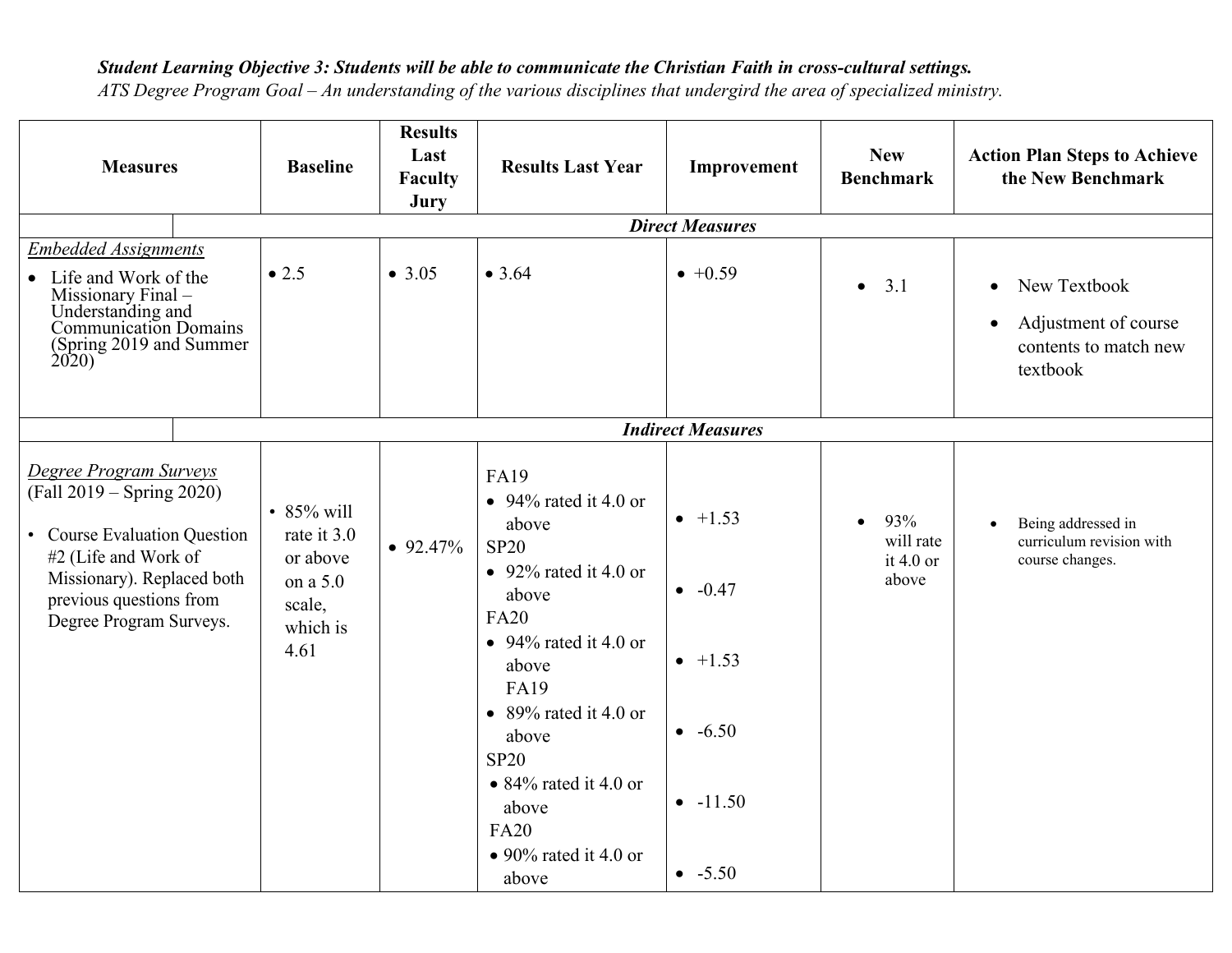| 85% will<br>rate it 3.0<br>or above<br>on a 5.0<br>scale,<br>which is<br>4.61 | $\bullet$ 95.5%<br>which is<br>4.40 on<br>a 5.0<br>scale | 88%<br>$\bullet$<br>rate at<br>$4.0$ or<br>above | Textbook Change and<br>$\bullet$<br>revision of content in Life<br>and work of Missionary<br>Course. |
|-------------------------------------------------------------------------------|----------------------------------------------------------|--------------------------------------------------|------------------------------------------------------------------------------------------------------|
|-------------------------------------------------------------------------------|----------------------------------------------------------|--------------------------------------------------|------------------------------------------------------------------------------------------------------|